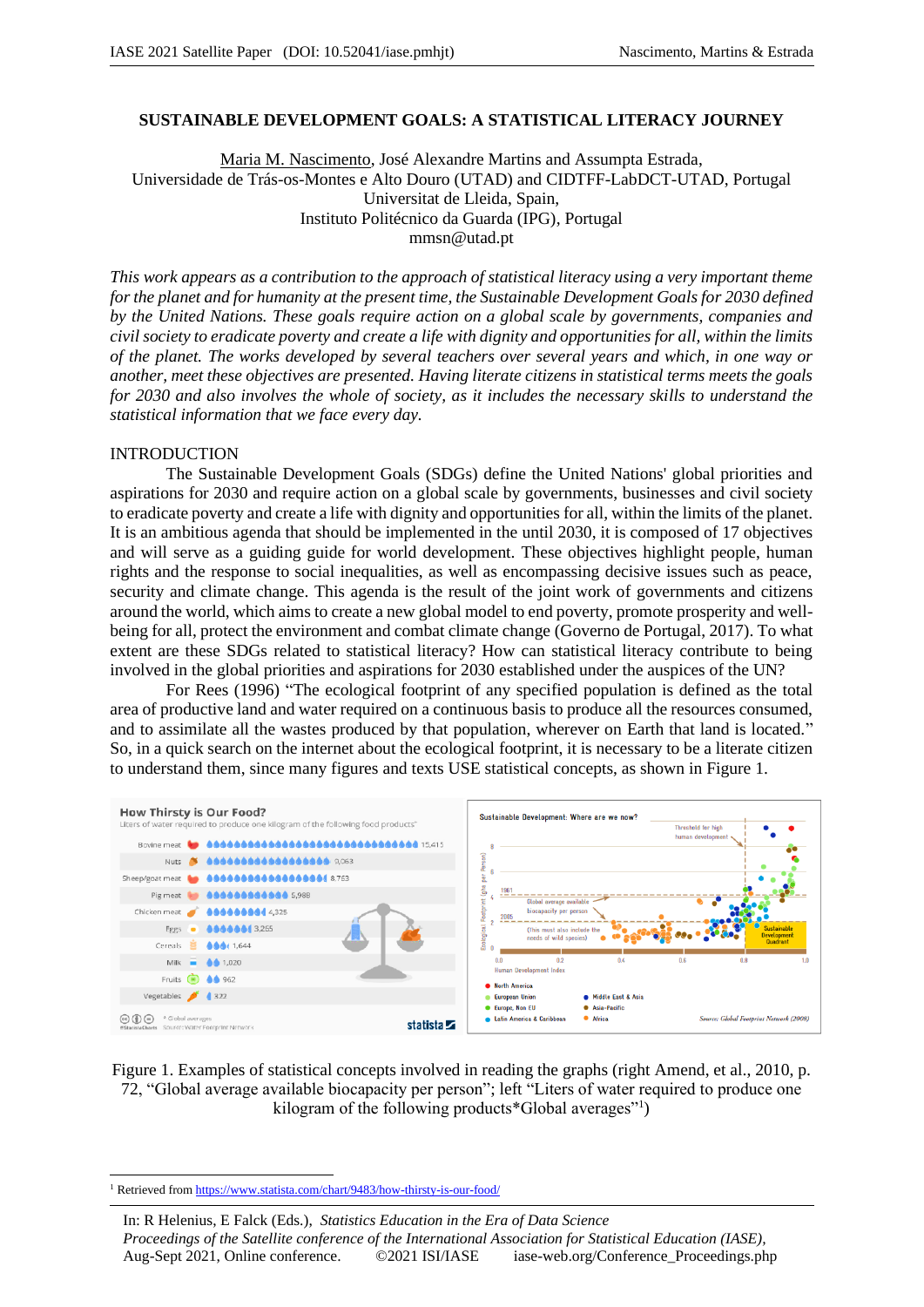In this paper we give some examples of how it is possible to link statistical literacy with the sustainable development goals because, within the limits of the planet, action on a global scale must involve citizens, that is, civil society to eradicate poverty and create a life with dignity and opportunities for all. This interconnection is possible using real, everyday data and can be carried out at all levels of education.

## LITERACY, INVESTIGATIVE CYCLE AND PROJECT WORK

Richmond, Robinson and Sachs-Israel (2008, p. 18) quote UNESCO definition of literacy as '(…) the ability to identify, understand, interpret, create, communicate and compute, (…) involves a continuum of learning in enabling individuals to achieve his or her goals, develop his or her knowledge and potential and participate fully in community and wider society'." Statistical literacy includes the basic skills necessary to understand statistical information (Ben-Zvi & Garfield, 2004). They include the ability to organize data, build and display tables, and work with different representations of data. A statistical literate citizen needs to understand concepts, vocabulary and symbols, and that also includes understanding probability as a measure of uncertainty. In addition, Ben-Zvi and Garfield (2004) refer to statistical reasoning – the way of reasoning with statistical ideas and making sense of statistical information – and statistical thinking – which encompasses the understanding of statistical investigations of why and how they are carried out and the concept of data variability must always be kept in mind, as well as the appropriate methods for analyzing them.

In several countries the teaching of the concepts of probability and statistics, within the Mathematics, is part of the official programs with greater or lesser importance and, sometimes, suggesting an active education based on contextualized situations that representative of those concepts' meanings. If the student has a central role in the learning process, he has an active role in building his knowledge, discovering and solving problems, building and deconstructing personal meanings. So, "Instructors who switch to active learning and follow those recommendations almost always say that their classes are much livelier and more enjoyable and the quality of learning goes up  $(...)$ " (Felder, & Brent, 2009). Wild and Pfannkuch (1998) cite curiosity, skepticism, openness, a predisposition to deepen knowledge and involvement of the students. In statistics, the investigative cycle encompasses the problem, the plan, the data, the analysis and the conclusions. In this cycle, for example, in planning, the type of sampling stands out and, in the analysis, the use of appropriate descriptive and inferential statistics. Therefore, it makes perfect sense to use the methodology of the project work that leads students to solve a statistical problem with the use of "their own" data. The stages of the methodology of the project work arise from the identification/formulation of the problem; research/production; presentation and final evaluation. This methodology allows students to use their own knowledge, valuing the construction of thought processes, promoting their critical sense and their autonomy. Using project work, the group changes of ideas and assigns each of them a role. In addition, they also be involved in the 21<sup>st</sup> century skills development: to think critically, apply knowledge to new situations, analyze information, understand new ideas, communicate, collaborate, solve problems, make decisions (Wrahatnolo, 2018). The project work is appropriate to approach with the students the investigative cycle of statistics and its stages can be analyzed together: the identification/formulation of the problem in parallel with the problem of the investigative cycle in statistics; research/production in parallel with the plan, data and analysis of the investigative cycle; and the presentation and final evaluation in parallel with the analysis and conclusions of this cycle. The parallelism between the project work methodology and that of the statistical investigative cycle brings students closer to problem solving in situations very similar to real situations (e.g., Nascimento & Martins, 2008). In this way, the statistical literacy journey involving the ecological footprint (EF) study also addresses sustainability and can meet the SDGs.

#### WORKS INVOLVING THE ECOLOGICAL FOOTPRINT

#### *Is it reasonable to save that much?(Master Student)*

In 2004/05 school year, an episode was promoted in a training class for a vocational program with a mathematical syllabus similar to that of the  $1<sup>st</sup>$  secondary year (ages 16). In the "Mathematics and Reality" course, teacher decided to dedicate a January class (90 minutes) to raise students' awareness of the ease with which situations are encountered in everyday life when we use statistics without realizing it. The teacher adapted a commercial and prepared some questions (Figure 2) and as a result of this work, although the students did not highlight what calculations they were doing, and although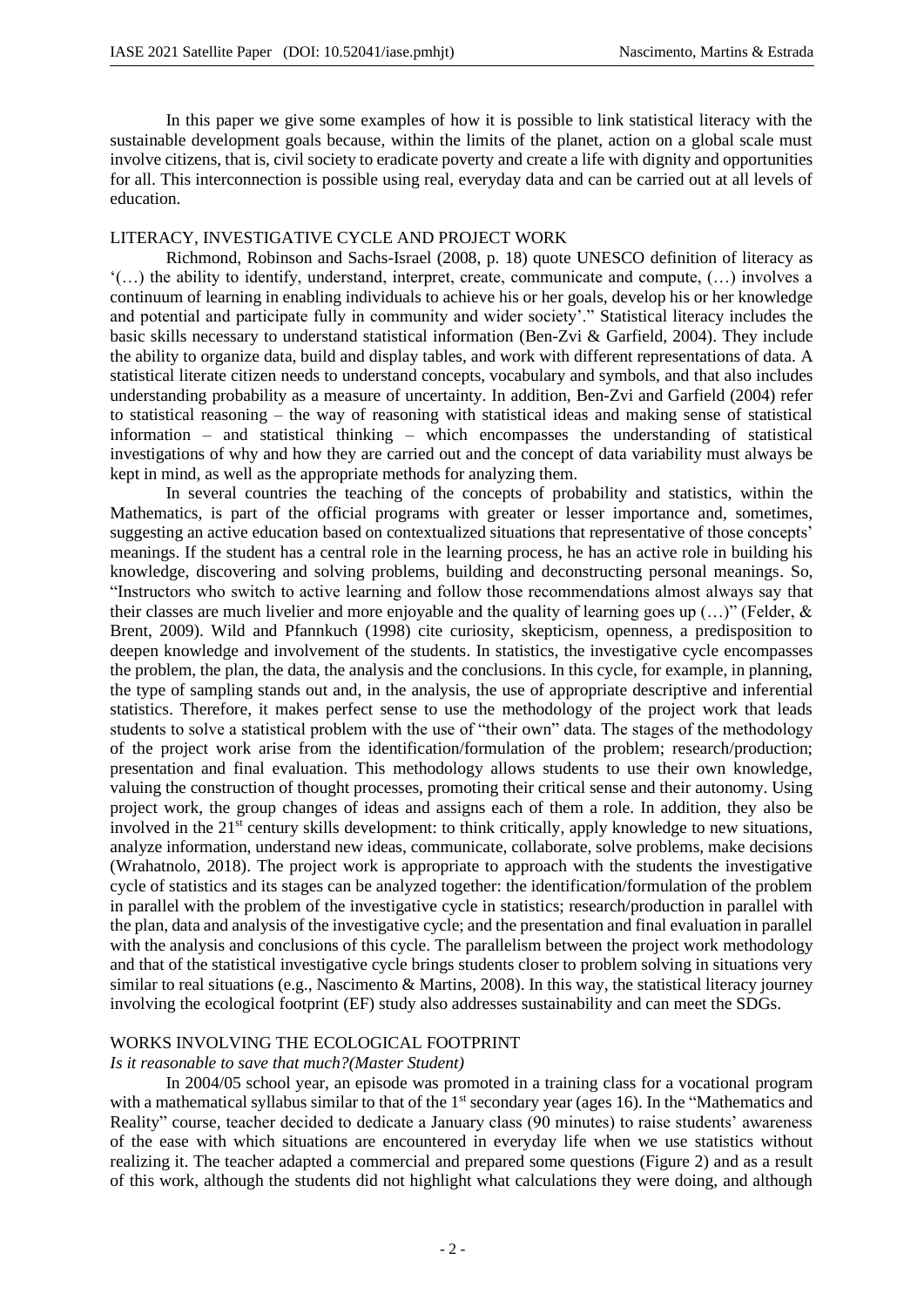implicitly, in justifying the number of dishes to be washed per day, students have already considered the concept of dispersion. In addition, students were able to discuss/express/write their opinion about the absurdity of the ad, invoking, again, the concept of dispersion.



1. De aco 1. In the commercial you saw, estimate how many days 1 litre of F... will last in your house. 2. Achas q 2. Do you think that that estimate makes sense  $3.$  Se relat in daily life? 3. Se ream<br>estimativa 3. If you show and discuss that estimate to your mother, you think that she will agree?



## *An approach using water bills*

In the 2006/2007 school year, statistics in vocational education was addressed using water bills. The work covered a total of four sessions, each with four hours and was adapted to the Portuguese case from Cazorla and Santana (2006). The tasks (Figure 3 on the left), their goals (Figure 3 on the right) and in addition to the digital presentations, the students built a poster with the "reading" of a water bill (Coelho, 2007).

| Tasks        | Contents and concepts                                                                                                                                        | Goals                                                                                 | <b>Tasks</b> |   |   |   |
|--------------|--------------------------------------------------------------------------------------------------------------------------------------------------------------|---------------------------------------------------------------------------------------|--------------|---|---|---|
|              | • Internet search for water information                                                                                                                      |                                                                                       |              | 2 | 3 | 4 |
|              | Data collection<br>$\bullet$                                                                                                                                 | Define the problem to study                                                           | ٠            |   |   |   |
| $\mathbf{2}$ | • Cubic meters to liters conversion                                                                                                                          | Perform data collection                                                               |              |   |   |   |
|              | Interpretation of water bills<br>• Real-life problem solving                                                                                                 | Organize data through calculation of<br>statistical measures, its interpretation      |              |   |   |   |
| 3            | Statistics related to the water consumption:<br>• Arithmetic average                                                                                         | Select most appropriate graphic(s)<br>representation(s) and interpret them critically |              |   | ٠ |   |
|              | Annual consumption<br>Annual consumption per capita<br>Average monthly consumption<br>Average daily consumption                                              | Develop a critical sense of the way<br>how information is presented                   | ٠            |   |   |   |
|              |                                                                                                                                                              | Communicate reasoning and/or arguments<br>mathematicians in oral and/or written form  |              |   |   |   |
|              | Average daily consumption per capita                                                                                                                         | Complete the project work                                                             |              |   |   |   |
|              | Graphical representations<br>• Bar charts<br>Introduction to variability<br>• Amplitude of consumption values<br>Uniform consumption<br>Variable consumption |                                                                                       |              |   |   |   |
| 4            | Complete the project work                                                                                                                                    |                                                                                       |              |   |   |   |

Table 1. Tasks, and its goals (translated from Coelho, 2007, pp.36-37)

# *Ecological footprint in the 3rd cycle of basic education (Master Student)*

In addressing the topics of data analysis (OTD Portuguese acronym, the program concepts related to statistics) of the 7th year mathematics of the 3rd Cycle of Portuguese Basic Education (3C, age 12), the EF survey (S) was done, adapted from of the survey available on internet. When preparing the data analysis of the EFS, it was divided in: footprint of housing, footprint of food, footprint of transport and mobility, footprint of waste and footprint of consumption; global footprints of the 7th, 8th and 9th grade (ages 12-14) of the 3C. The surveys were completed by all students of the school in the 1st class of Mathematics at the beginning of the 2009/2010 and OTD was approached in a class of the 7th year of the 3C (Raposo, 2010). During eight classes the eight themes were analyzed each by a group of three students. With regard to content knowledge in OTD, the teacher was of the opinion that most of the students demonstrated that they had it and, as a general rule, knew how to apply that knowledge and is able to apply it, in their day-to-day activities. They were able to organize and analyze the information expressed in different ways (tables, graphs, graphs of extremes and quartiles), to compute and interpret the measures of central tendency and dispersion of a data set; and also, to express their opinions (Raposo, 2010). The main difficulty of the students was text of the tasks' interpretation. Most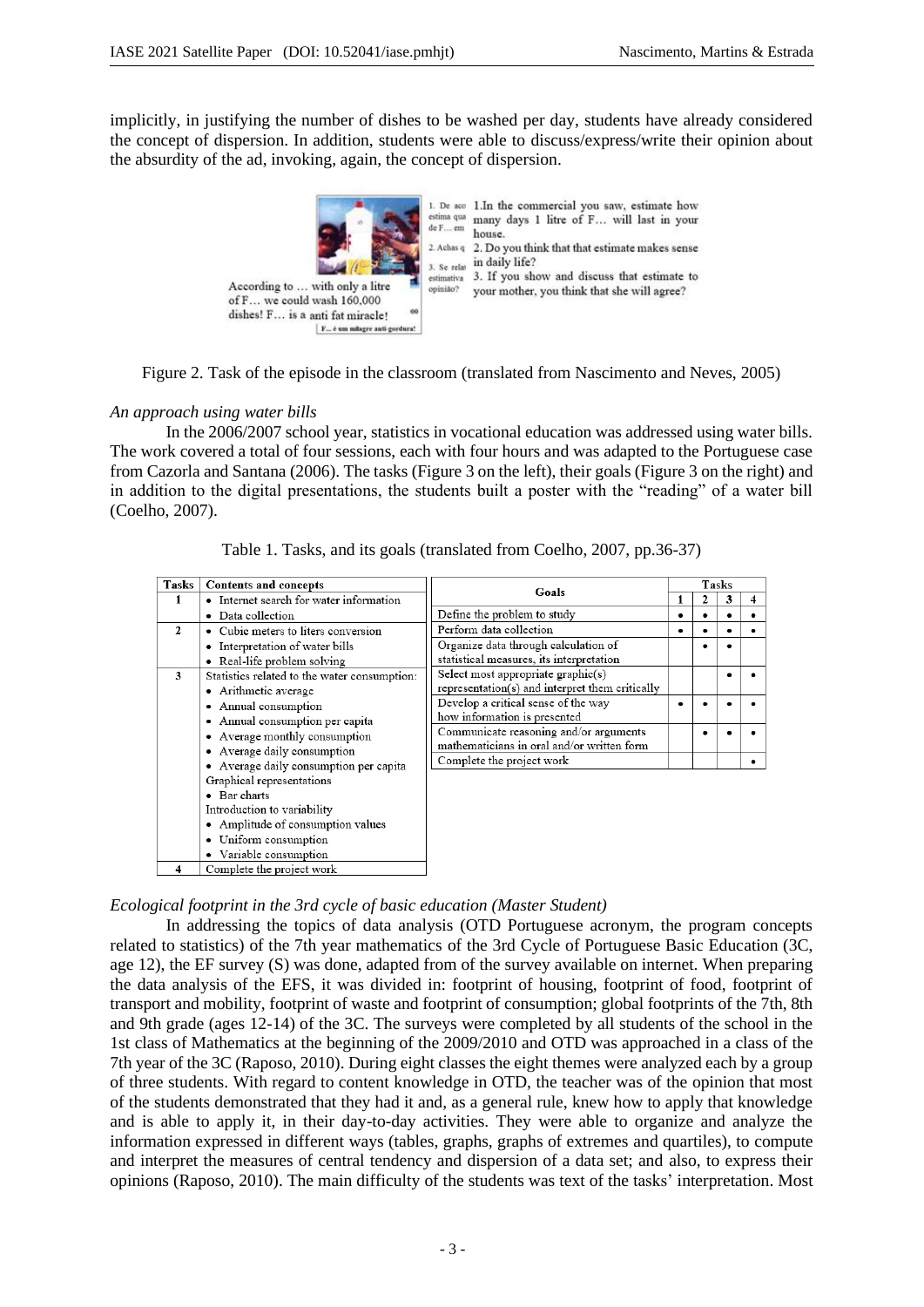of the requests they made to the teacher were to help them understand the tasks. The students also felt many difficulties to make themselves understood among them during the tasks, they lacked the appropriate terms (in Portuguese and related to statistics) to express themselves (Raposo, 2010). On the other hand, the computer and the internet connection were essential in approaching the theme: search on the internet, to build graphs, to compute measures of central tendency and dispersion, to write the answers to the questions and to elaborate the digital presentation (Raposo, 2010). From her field notes, the teacher concluded that many students learned more with the help of their group colleagues than if they had worked individually (Raposo, 2010). The tasks involved the students more than the traditional exercises and problems out of context and invented. In summary: They allowed students to become enthusiastic about Mathematics, get involved in OTD and also learn to use computers in Mathematics class (Raposo, Nascimento, Estrada & Martins, 2013). The tasks used in the work of Raposo et al. (2013) were presented in a conference paper, so that they can be used by other teachers and when relating them to the investigative cycle of statistics.

## *Project work in higher education, including the theme of the ecological footprint (Course Degree Students)*

Even before the reforms introduced by the Bologna Process, the project work was already used in higher education in order to broaden the students' perspective in relation to the practical applications of statistical concepts (e.g., Nascimento & Martins, 2008). In this way, and using the investigative cycle of statistics, in the courses a theme was used, questions are formulated, a survey is built on the theme, answers are collected, data is coded, analyzed, and is interpreted in relation to the questions asked. In all this project work, emphasis is placed on the writing reports issues and in the results presentation (written and oral) so that everyone can understand it (e.g., Batanero & Díaz, 2004). The project work was more or less demanding depending on the students' level (only descriptive statistics or a with some inferential aspects, e.g., chi-squared independency tests and hypothesis tests). And the use of technology (spreadsheets, statistical software, tools available on the internet, e.g., Google Drive or Moodle) is already mandatory for students to carry their work (e.g., Raposo et al., 2013)

In the 2nd semester of 2007/2008, the ecological footprint theme and EFS was introduced with reports (summary, introduction, research questions, data description and analysis, discussion and references) and using the spreadsheet in Applied Biostatistics for Biology degree and in Statistical Methods in the Forestry degree. Thus, the stages of the project were: search for the EFS, analyze the questions, propose an appropriate question to include, collect the data (among students, friends, etc., therefore a convenience sample), code the variables, build the database, analyze them using the "Data Analysis" module of the spreadsheet, appropriate graphs, discussing and concluding. In these reports, the students also presented suggestions for measures to be taken in order to decrease the EF found.

In the 2nd semester of 2010/2011, the theme was taken up again in the same degrees, but the final product became a poster (influenced by the ISLP international posters competition, Figure 4). In this academic year, the students' efforts turned out to be greater, as their work was summarized in one or two A3 sheets, in a digital poster format. In the final posters the oral presentation of the students was also made and weighted in the final grade with 20%.

The students perceived the EFS to be easy to answer relating to their consumption behaviors. Nevertheless, some problems arose in some of the questions. For instance, in this northeastern part of Portugal many homes use either wood and gas as fuel to different heater systems and if they choose both of them the EF would be very big. As in Collins Galli, Patrizi, and Pulselli (2018) also referred that the EF calculator did not consider some changes of students' habits such as diminishing the purchase of paper (e.g., books, newspapers) but not taken in consideration that the energy consumption will increase, since reading will be done using the computers, tablets, and so on.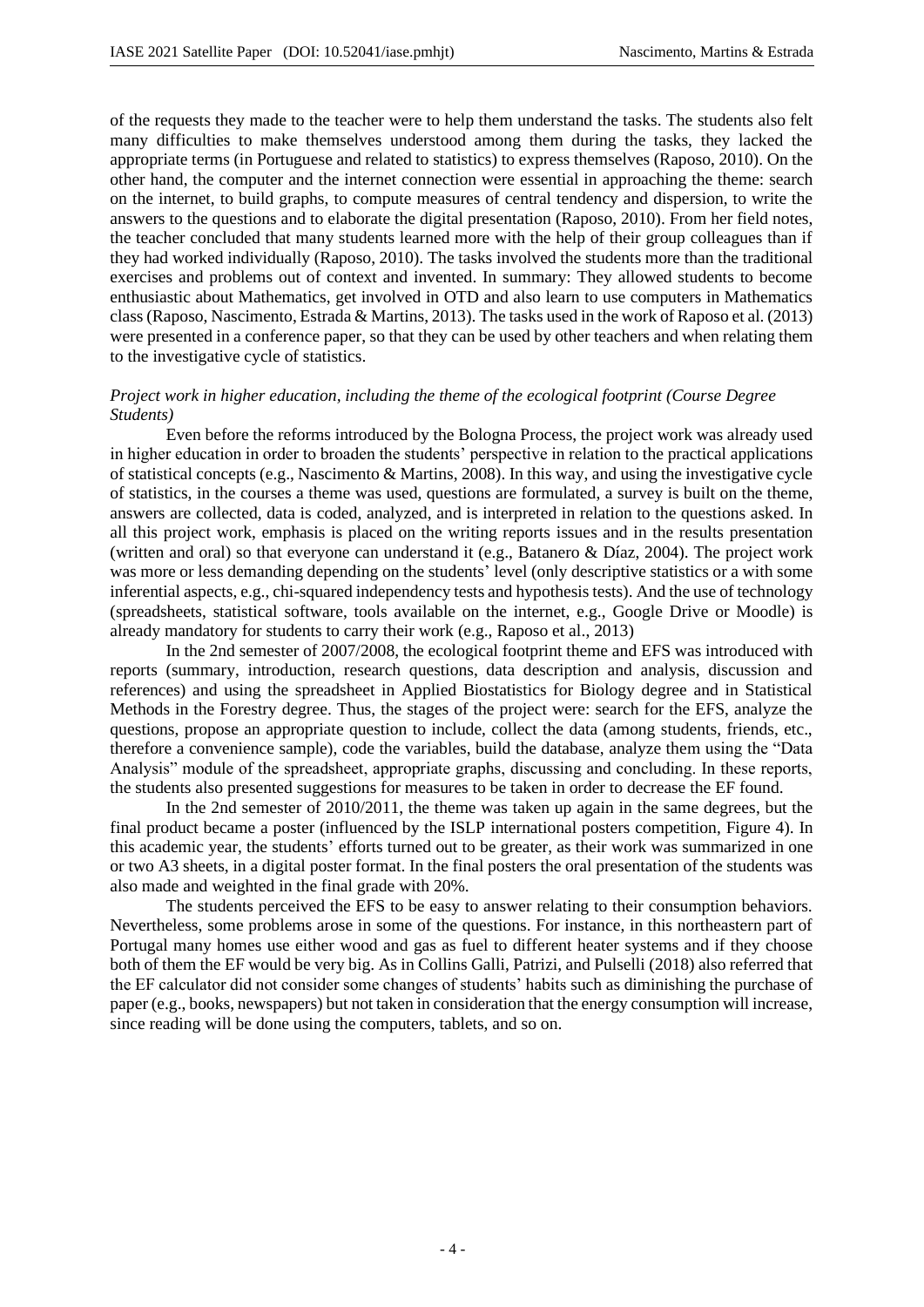

Figure 4. Examples of two posters from 2010/2011

In all the project works the students group work was mandatory, sometimes outside class hours, other times combining class hours with work outside the classroom (tutorial guidance) and it was done along all semester in order to illustrate the subjects taught so the groups could see if they were able to apply them (or not) to their project work (and why).

Finally, in the first semester of 2019/2020 the project work was about the e-waste. "Technological advances are coming at us at such a speed that a lot of electronic devices that still work fine are the ones considered obsolete. If a product is electronically powered and someone thinks they can create a better version, that contributes to e-waste. And we care about this because unwanted electronic devices have been filling landfills across the globe, for years. What to do with the devices we dispose of, that is, with electrical and electronic waste (e-waste)? The survey aims to assess the awareness that engineering students have on the topic of electrical and electronic waste." – was at the survey text heading. In the beginning students were amazed with e-waste aspects and consequences the found in the internet but the statistical posters were poor, since they leave them to the semester's end and then they had a lot of work.



Figure 5. Examples of two posters from 2019/20

## **CONCLUSION**

This work is as a contribution to the approach of statistical literacy using the important theme for the planet and for humanity at the present time, the Sustainable Development Goals for 2030 defined by the United Nations. So, through practical examples they develop their knowledge and potential and, thus, participate fully in their community, country and to the society in general (Richmond, Robinson and Sachs-Israel, 2008).

#### REFERENCES

- Amend, T., Barbeau, B., Beyers, B., Burns, S., Eißing, S., Fleischhauer, A., ... & Poblete, P. (2010). A Big Footprint on a Small Planet? Accounting through the Ecological Footprint. Succeed in a world with growing resource constraints. *Deutsche Gesellschaft für Internationale Zusammenarbeit* (GIZ). Sustainability has many faces.
- Ben-Zvi, D., & Garfield, J. B. (Eds.). (2004). *The challenge of developing statistical literacy, reasoning and thinking* (pp. 3-16). Dordrecht, The Netherlands: Kluwer academic publishers.
- Batanero, C. & Díaz, C. (2004). El papel de los proyectos en la enseñanza y aprendizaje de la estadística. En J. Patricio Royo (Ed.), *Aspectos didácticos de las matemáticas* (pp. 125-164). Zaragoza: ICE.
- Cazorla, I. e Santana, E. (2006). *Tratamento da informação para o ensino fundamental e médio*. Baia, Brasil: Via Litterarum.